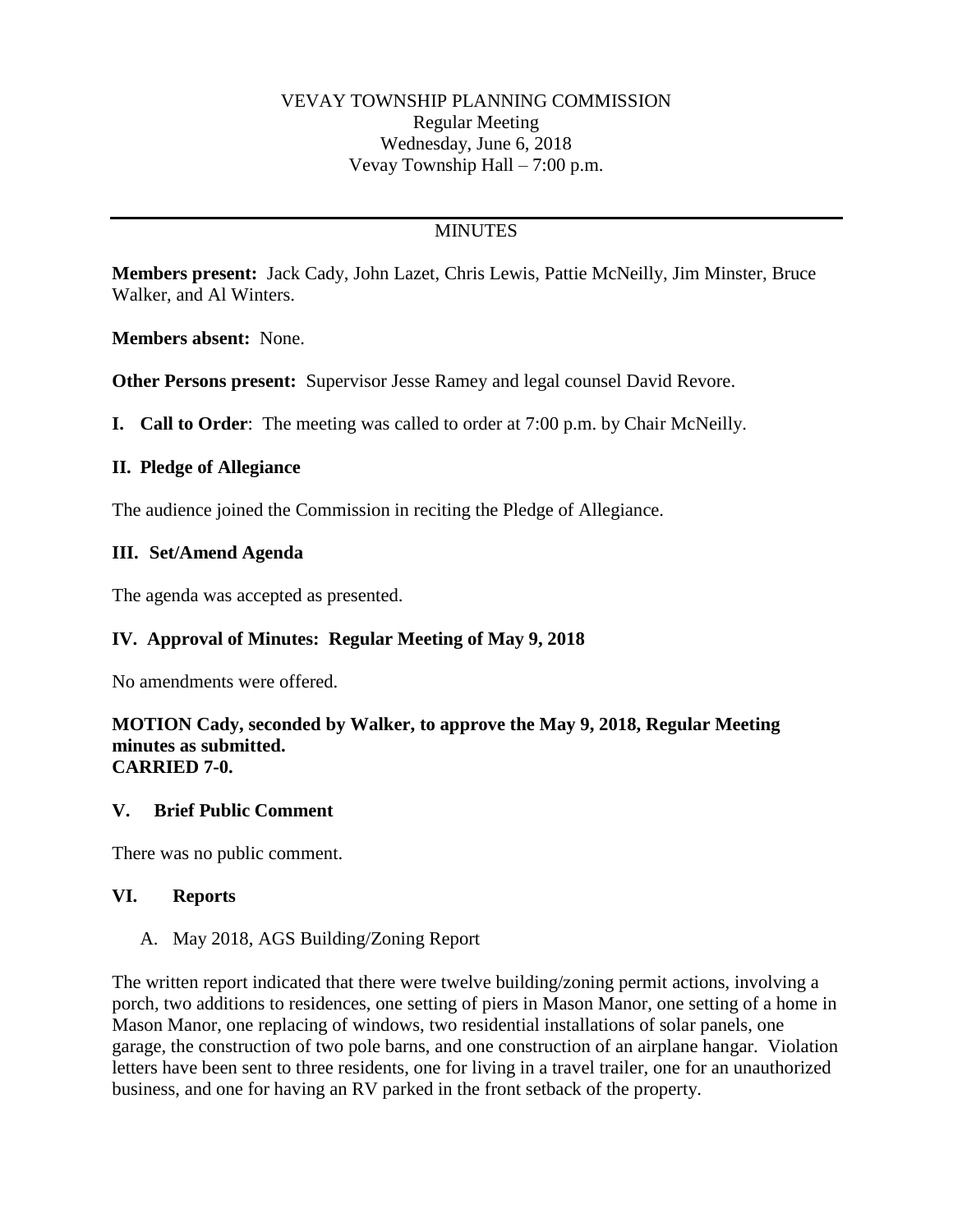Supervisor Ramey reported that he's responding to an RV parked long term in the front of a residence. COMMISSION – had brief discussion on Sec. 3.24 and the parking of RVs in the front setback.

Supervisor Raney– Ramey– In response to a question, Sunset Place (former Boy Scout camping parcel) has materials due on June 15, and legal counsel is drafting a letter that should finalize consideration of the nonconforming uses.

B. Email Complaint About 1937 West Barnes Road

Commissioners received a copy of an email from a near neighbor of the parcel, asking that what appears to be a commercial business on a residential property have all of the equipment on site be moved to another location. Supervisor Ramey – there have been discussions with the property owner, and there appears to be no movement in abating the use of the parcel as a business. Legal counsel is drafting a letter that could lead to a lawsuit being filed to ensure compliance.

C. Letter from Aurelius Township for Distribution of Draft Master Plan

Commissioners had received a copy of a letter from Aurelius Township, dated May 15, 2018, noting that it has prepared a draft update of its 2008 Master Plan. Comments may be submitted either in writing to the Township, or via email, at: [tayres@aureliustwp.org.](mailto:tayres@aureliustwp.org)

### **VII. Pending Business**

A. Site Plan Request #18-03 by John Fischer, Crosswrock LLC, on vacant property on Eden Road, Mason, MI, for a Contractors Storage Yard

Mr. Fischer – the proposal is to have an access road to a gravel paved lot for contractor storage and future development. He has already planted about 220 trees along Eden Road, and will be planting perhaps 80 more. These have been planted in anticipation of future development and screening needs for whatever is finally developed. For now, the undeveloped portion of the parcel will continue to be farmed. The entire parcel will be fenced, with a double gate at the road.

### **Section 14.03 – Site Plan Review Requirements**:

- C. Required Site Plan Submission Requirements
- A site plan for a home occupation may be prepared by the property owner. All other site plans shall contain the seal, name, and firm address of the professional individual responsible for the preparation of the site plan. – Condition NOT met.
- A general location sketch showing at a minimum, properties, streets and use of land within  $\frac{1}{2}$ mile of the area – Condition met.
- Legal description of the subject property and parcel identification number. Condition met.
- The date, north arrow, and scale. Condition met.
- Name and address of the property owner or petitioner. Condition met.
- Existing zoning and use of all properties abutting the subject property. Condition met.
- All buildings, parking, driveways, roads, streets, railroads, and access easements within 100 feet of the subject property. – Conditions met.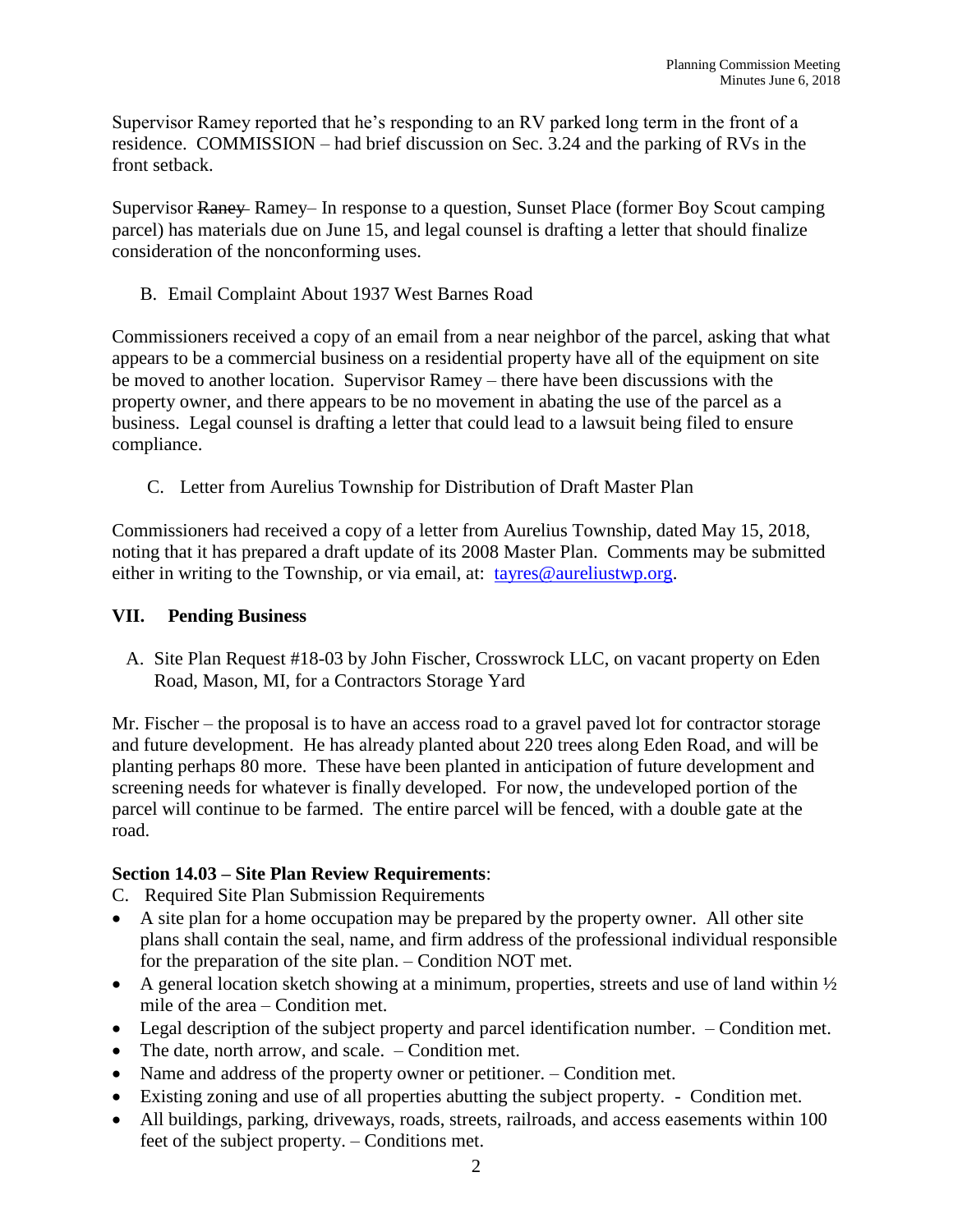- The overall objectives of the proposed development. Condition met. During Commission consideration, the applicant indicated that the overall purpose is to establish a gravel lot contractor yard for especially vehicle parking, accessed by a long gravel driveway.
- Size (in acres) of the subject property and approximate number of acres allocated to each proposed use and gross area in building, structures, parking, public streets and drives, and open space. – Conditions NOT met.
- Dwelling unit densities by type, if applicable. Not applicable.
- Location of existing and proposed utilities, including any proposed connections to public or private sewer and water supply systems. – Not applicable at this time, as none are proposed.
- Existing and proposed method of providing storm water storage and drainage.  $\overline{\phantom{a}}$  Condition met. Petitioner explained that this land has been farmed for many years, has never had standing water issues, and the proposed operation should not affect drainage.
- Property lines with dimensions, and required setbacks shown and dimensioned. Conditions NOT FULLY met.
- Dimensions of all existing and proposed structures on the subject property including dwelling unit densities by type, if applicable. – Conditions met.
- Size and location of existing and proposed utilities, including any proposed connections to public, or private community sewer or water supply systems. – Not applicable.
- All existing and proposed drives (including dimensions and radii), acceleration/deceleration lanes, sidewalks, parking areas (including the dimensions of a typical parking space and the total number of parking spaces to be provided) (Pursuant to Sec. 15.01), fire lanes, and unloading areas**. -** Conditions met.
- Required buffer strips or screening. Conditions met.
- Significant natural features; and other natural characteristics, including but not limited to open space, wetlands, stands of trees, brooks, ponds, floodplains, hills, slopes of over 15%, and similar natural assets or hazards. – Conditions met.
- Any sign not attached to the building(s).  $-$  Not applicable as there will be no signs.
- General topographical features at contour intervals no greater than 5 feet. Condition met.
- Location and size of all surface water drainage facilities. Not applicable.
- Existing and proposed uses, and dimensions of all existing and proposed structures on the subject property. – Conditions met.
- Location of all solid waste disposal facilities, including recycling, and required screening (pursuant to section 15.05). – Not applicable.
- Location and specifications for existing or proposed outside, above or below ground storage areas, including storage facilities for hazardous materials. – Not applicable.
- All existing vegetation and the location, type, and size of all required landscaping, and the location, height and type of existing and required fences and walls. - Conditions met.
- Recreation areas, common use areas, and areas to be conveyed for public use and purpose. – Not applicable.
- Exterior lighting showing area of illumination and indicating the type and height of fixture to be used (pursuant to Section 15.04). – Not applicable as no lighting is proposed.
- Elevation drawings of proposed buildings Not applicable as no buildings are proposed.

D. Additional Information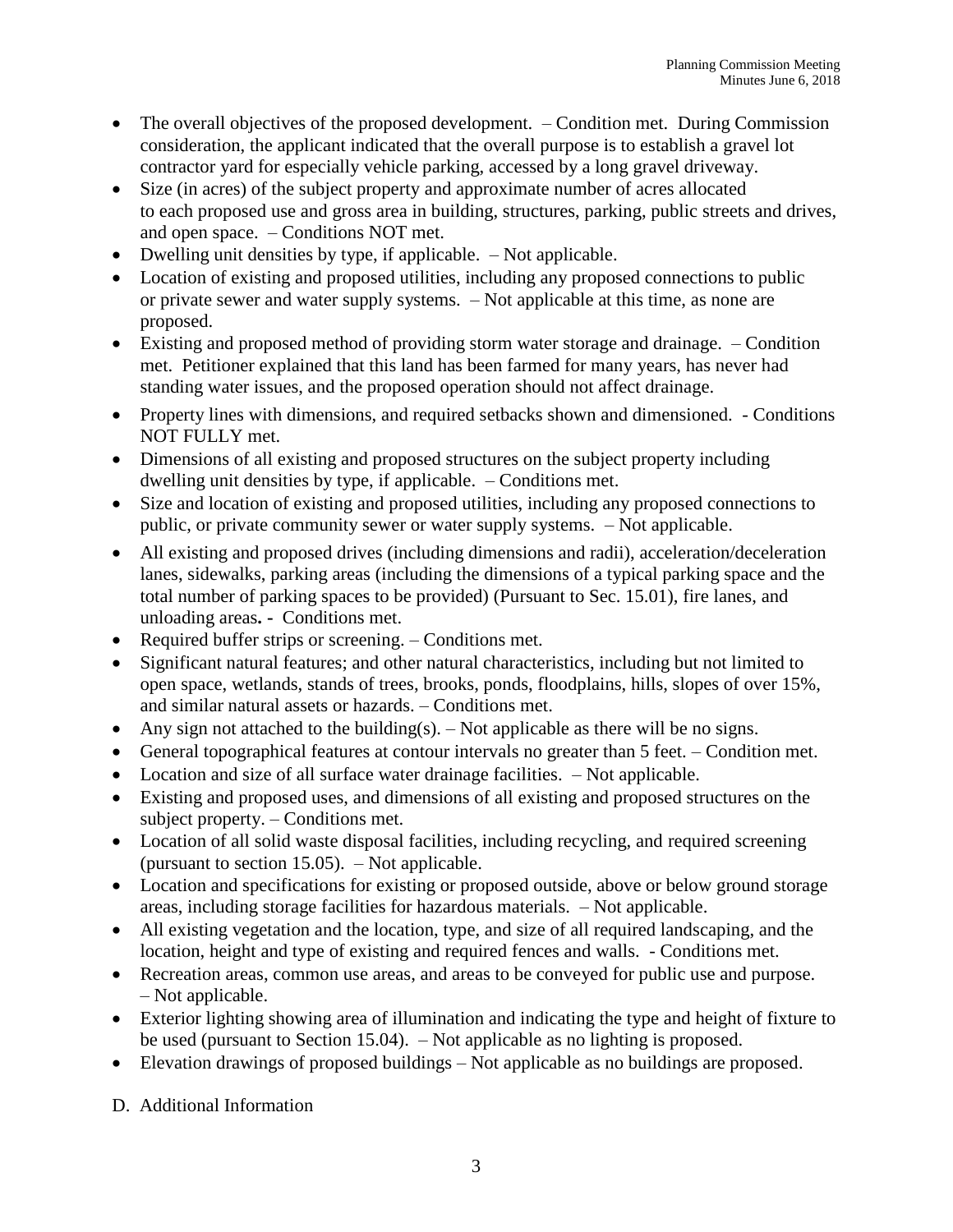Given the detail of the site plan drawings and other materials, as well as the simplicity of the use and development, no additional graphics or written materials were requested. As there is no significant foreseeable increase in traffic, no Traffic Impact Assessment or Traffic Impact Study was required of the applicant.

**Section 14.04 – Application and Review**: Supervisor Ramey confirmed that all required copies and fees have been submitted.

**Section 14.06– Review Standards**: the Commission made the following findings:

# B. **Site Development Standards**

- 1. The uses proposed will not adversely affect the public health, safety, or welfare. Conditions met. The parcel is zoned M-1 Industrial, in an area with other industrial use parcels. No undue noise, odors, fire, smoke, vibrations, discharges, waste, glare, or other negative impacts are anticipated. The proposed use will entail likely a minimum of traffic, human presence, and activity. As there should be no foreseeable negative impact on the surrounding operations, the Commission determined that the proposed uses would not adversely affect the public health, safety, or welfare.
- 2. Uses and structures located on the site shall take into account topography, size of the property, the uses on adjoining property and the relationship and size of buildings to the site. The site shall be developed so as not to impede the normal and orderly development or improvement of surrounding property for uses permitted in this Ordinance. – Conditions met. The parcel is currently farmed, and the proposed development is minimal. Drainage has not historically been an issue and should not be affected by the development. The proposal is within the allowable coverage area of development. Traffic at any given time should be minimal and should not impede the normal and orderly development or improvement of surrounding properties.
- 3. The site plan shall provide reasonable visual and sound privacy for all dwelling units located within and adjacent to it. Fences, walls, barriers, and landscaping shall be used, as appropriate, to accomplish these purposes. Appropriate fencing may be required by the Planning Commission around the boundaries of the development if deemed necessary to minimize or prevent trespassing or other adverse effects on adjacent lands. The Planning Commission may also require road or pathway cross-connections between developments. – Conditions met. There are no residences within or adjacent to the parcel. Vegetative barriers are proposed to diminish visual issues and enhance sound privacy for surrounding parcels. Four-foot high cyclone fencing around the entire parcel should adequately discourage trespassing. Given the single vehicle nature of any new traffic, this impact was found to present an insignificant effect on nearby uses, and not entail the need for fencing or barriers beyond the proposed extensions of the existing fencing.
- 4. The site shall be developed to create a pleasant, pedestrian paced atmosphere which deemphasizes the automobile and considers rural character. Site amenities like street trees, bike racks, benches and outdoor tables may be required by the Planning Commission. – Not applicable. The proposed use is not in a pedestrian path, nor are any proposed. Business should be exclusively by motorized vehicle.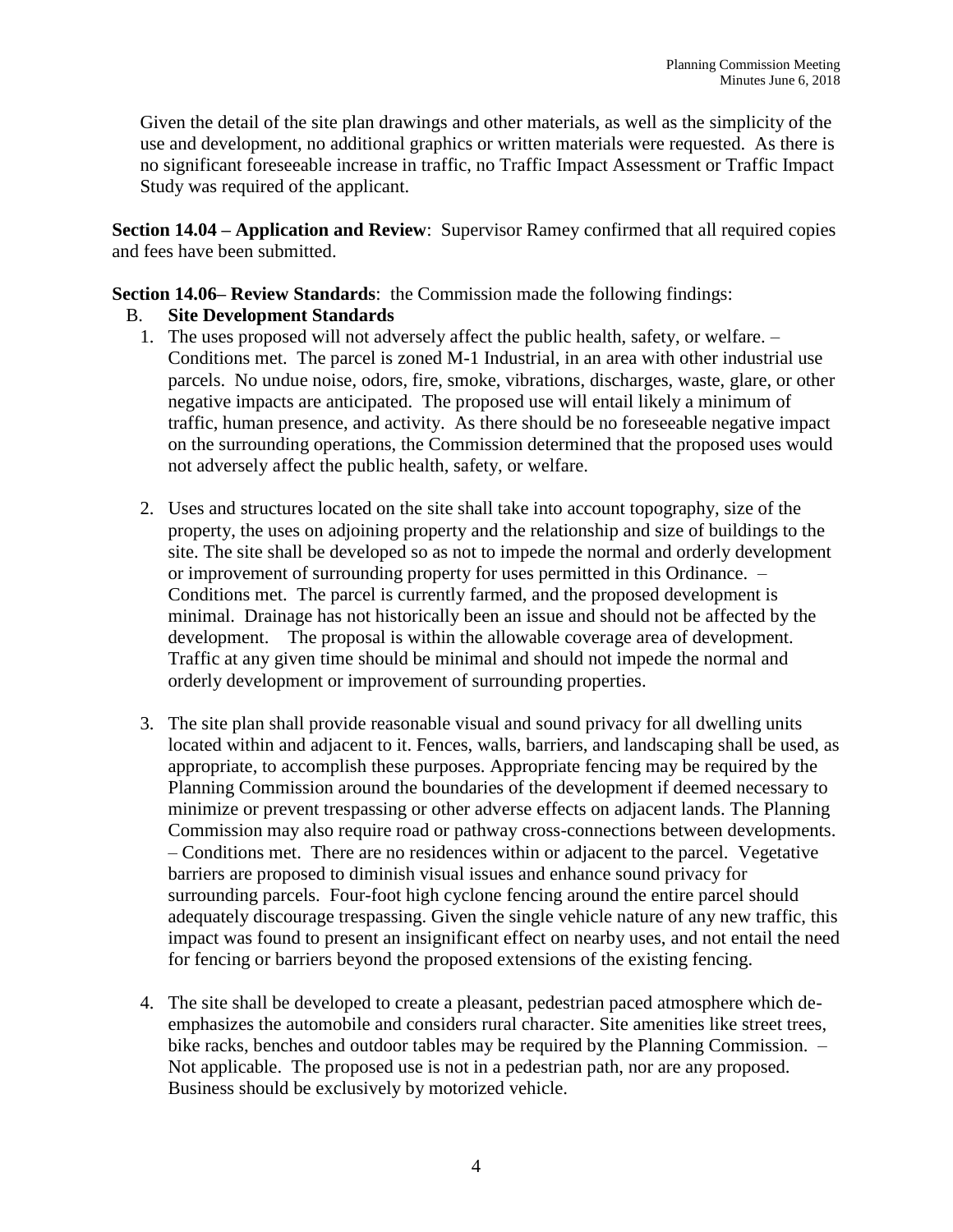- 5. All buildings and groups of buildings shall be arranged so as to permit necessary emergency vehicle access as requested by the Fire Department. – Condition met. All areas likely to need such access will be in graveled areas with a gravel driveway for access.
- 6. Exterior lighting shall be arranged so that it is deflected away from adjacent properties and so that it does not interfere with the vision of motorists along adjacent streets. Lighting of buildings or structures shall be minimized to reduce light pollution. The site shall comply with the requirements of Section 15.04. – Not applicable.
- 7. All loading and unloading areas and outside storage areas, including areas for the storage of trash, which face or are visible from Residential Districts or public streets, shall be screened in accordance with the requirements of Section 15.02. – Condition met, as appropriate vegetative screening is proposed as noted below.
- 8. Site plans shall conform to all applicable requirements of Township, County, State, Federal agencies. Approval may be conditioned on the applicant receiving necessary Township, County, State, and Federal permits before final site plan approval or an occupancy permit is granted. – Condition met. The applicant has a permit from the Ingham County Road Department (ICRD) to install a driveway from Eden Road, and has applied to the Drain Commissioner for a soil erosion permit.
- 9. The general purposes and spirit of this Ordinance and the Master Plan of the Township shall be maintained. – Condition met. The proposed uses are allowable on an M-1 zoned parcel, and this parcel is surrounded by other parcels also zoned M-1. As the proposed use should have minimal impact on surrounding parcels, and would fit the character of an Industrial District, the spirit of the Zoning Ordinance and the Master Plan are considered to have been met.

### C. **Vehicular and Pedestrian Standards**

- 1. Safe, convenient, uncongested, and well-defined vehicular and pedestrian circulation shall be provided for ingress/egress points and within the site. Drives, streets and other circulation routes shall be designed to promote safe and efficient traffic operations within the site and at ingress/egress points. – Conditions met. As the site will be limited to likely individual vehicle traffic, and likely only a few at a time, and as there is no pedestrian traffic proposed, these conditions were considered adequately fulfilled by the detail of spacing, gravel surfacing, and driveways.
- 2. The arrangement of public or private vehicular and pedestrian connections to existing or planned streets in the area shall be planned to provide a safe and efficient circulation system for traffic within the Township. – Condition met. The anticipated low level of traffic should be adequately accommodated by the proposed gravel surfacing.
- 3. The minimum number of vehicular entrances and exits shall be provided at appropriate locations so as to maximize the convenience and safety for persons entering or leaving the site. The number of vehicular entrances to and exists from the site shall be determined with reference to the number of dwelling units or other land uses within the site, the nature and location of the surrounding streets, the effect of traffic in the area, nearby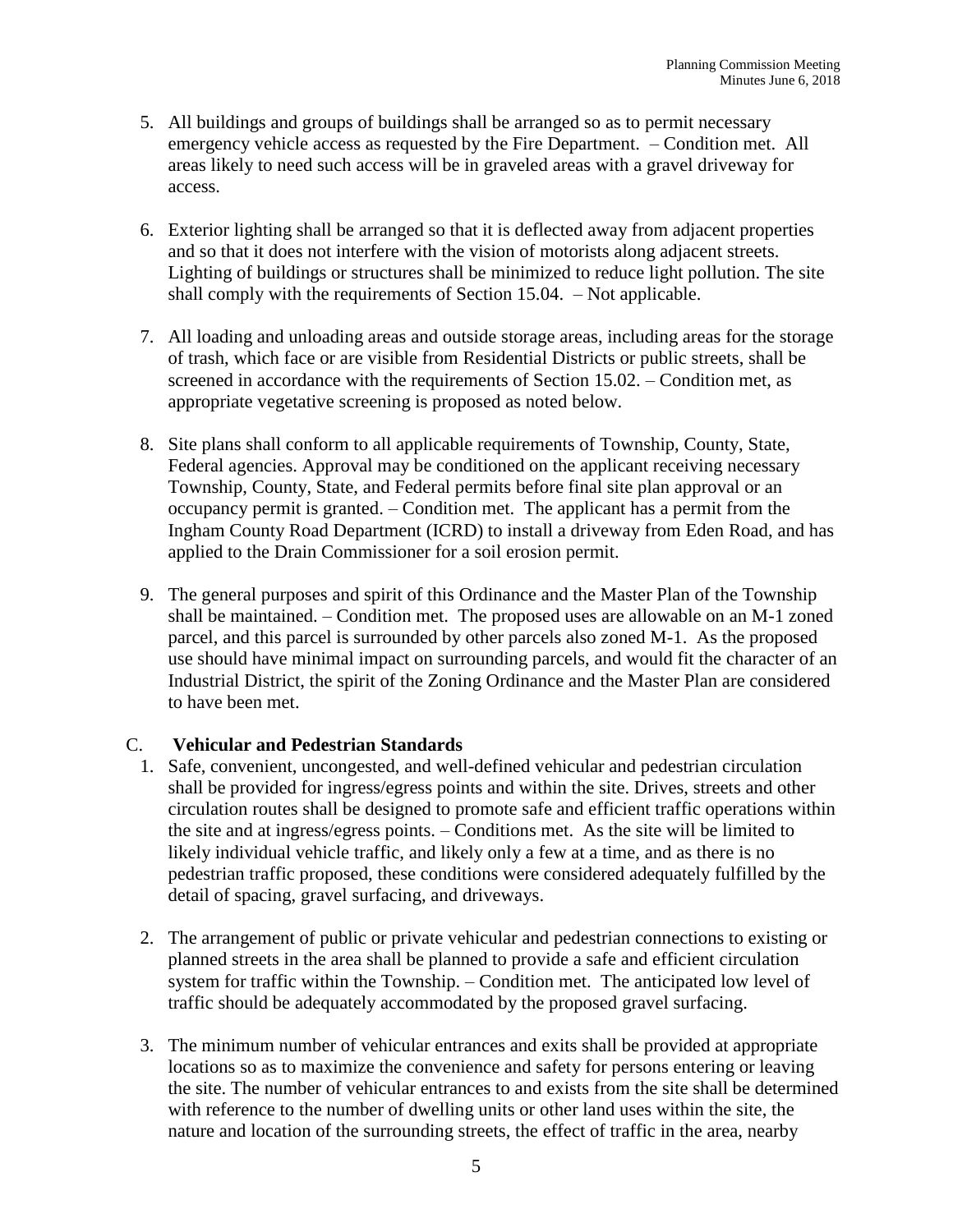topography, and other factors. – Conditions met. As the ICRD has already approved a driveway, and given the anticipated level of traffic, this requirement was deemed to be sufficiently addressed.

- 4. Adequate traffic control shall be provided on site and throughout developments to ensure safe vehicular and non-motorized cohabitation. The Planning Commission may require traffic calming measures, paved road shoulders, and deceleration or turn lanes when necessary. – Condition met. Given the limited number of vehicles expected to access the property, traffic control was deemed to not need any improvement.
- 5. Appropriate sidewalks, trails or pathways for pedestrians and non-motorized vehicles may be required within the development and between developments but may be deferred with an appropriate performance guarantee. – Not applicable. There are no sidewalks currently on the property or surrounding parcels, and none planned. No known trails or pathways for public use are needed, given the nature of the district and the proposed uses.
- 6. The Planning Commission may require shared driveways or the consolidation of existing driveways where appropriate. – Not applicable.

### D. **Environmental and Natural Features Standards**

- 1. Removal or alteration of significant natural features shall be restricted to those areas which are reasonably necessary to develop the site in accordance with the requirements of this Ordinance. The Planning Commission may require that landscaping, buffers, and/or buffer strips be preserved and/or provided to ensure that proposed uses will be adequately buffered from one another and from surrounding public and private property. – Condition met. The proposed development is minimal and should have no effect on any existing natural feature. Recently planted and proposed vegetative screening exceeds the requirements of the Ordinance.
- 2. Landmark trees and significant vegetation slated for protection shall be marked on site to prevent their damage during construction. – Not applicable.
- 3. Appropriate measures shall be taken to ensure that removal of surface waters will not adversely affect the public storm drainage system. – Not applicable. Drainage of stormwater has not been an issue and shouldn't be given the limited scope of proposed development.
- 4. Surface water on all paved areas shall be collected at intervals so that it will not obstruct the flow of vehicular or pedestrian traffic or create puddles in paved areas. Subsurface landscape islands within parking lots are encouraged. Catch basins may be required to contain oil filters or traps to prevent contaminants from being directly discharged to the natural drainage system. – Not applicable. No impermeable paved areas are proposed.
- 5. Stormwater drainage design shall recognize existing natural drainage patterns. Stormwater removal shall not adversely affect neighboring properties or the public storm drainage system. – Conditions met. The parcel is close to Sycamore Creek, and current drainage patterns should be unaffected by the development.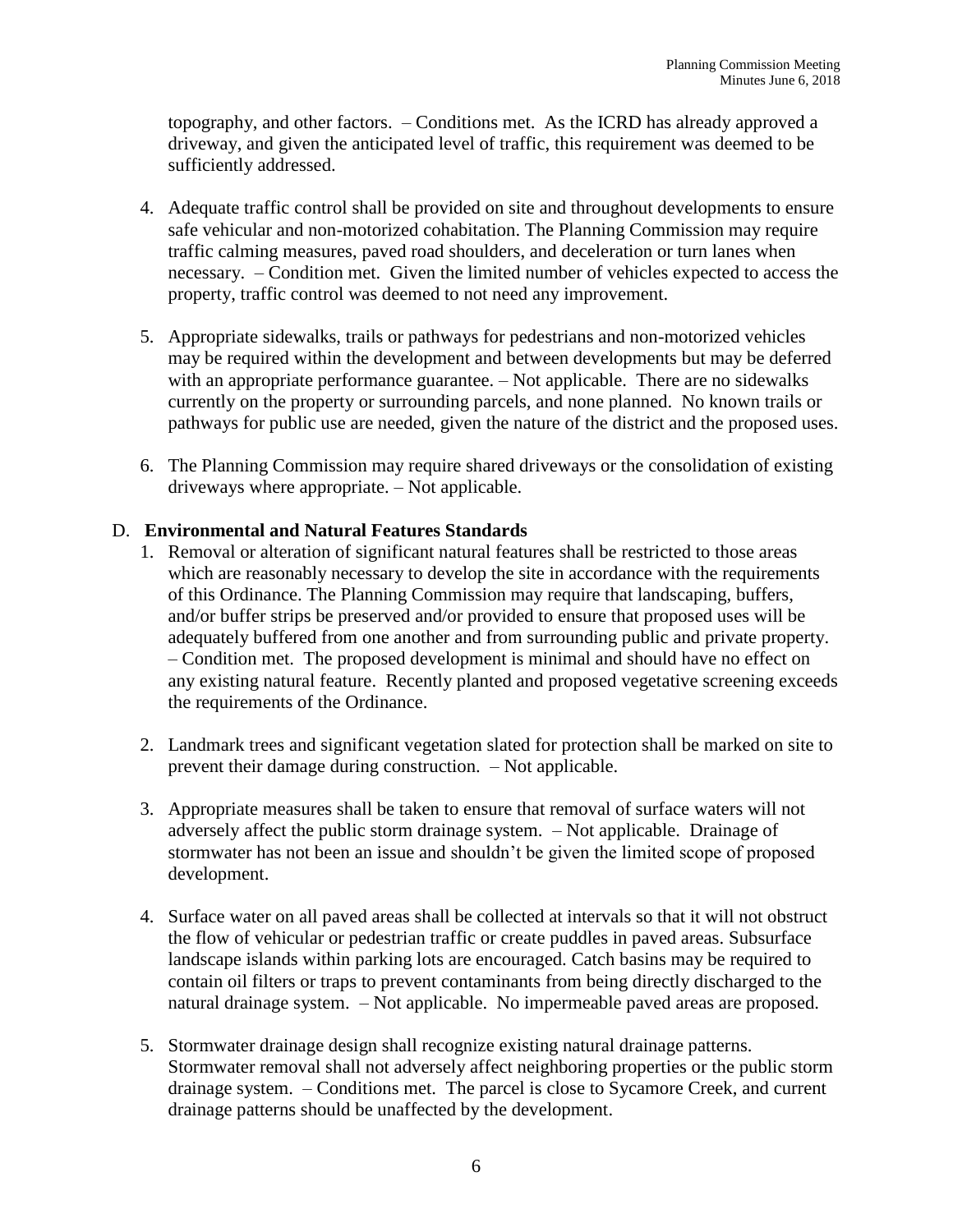- 6. Areas of natural drainage such as swales, wetlands, ponds, or swamps shall be protected and preserved insofar as practical in their natural state to provide areas for natural habitat, preserve drainage patterns and maintain the natural characteristics of the land. – Condition met.
- 7. Provisions shall be made to accommodate stormwater on-site wherever practical. Direct discharge of stormwater into surface waters is prohibited. Where feasible, nonstructural control techniques shall be utilized which shall:
	- a. Limit land disturbance and grading.
	- b. Maintain vegetated buffers and significant vegetation.
	- c. Minimize impervious surfaces.
	- d. Use terraces, contoured landscapes, runoff spreaders, grass, or rock-lined swales.
	- e. Use infiltration devices.

- Not applicable. Mid-Michigan averages over 30 inches of precipitation per year, and currently rain either moves off site, or soaks into underground aquifers. No discharge of stormwater into surface waters is proposed. While stormwater that runs into the drainage system would move off-site, it would be into the county drain system, which eventually supplies the Great Lakes.

# **SECTION 15.02 - LOADING REQUIREMENTS**

A. Adequate space for standing, loading and unloading, that avoids undue interference with public use of dedicated rights-of-way, shall be provided and maintained on the same premises with every building, structure or part thereof involving the receipt or distribution of vehicles or materials or merchandise. – Condition met.

B. Loading, unloading or parking of delivery vehicles and trailers in a Nonresidential District shall take place only in approved areas. Under no circumstances shall a delivery vehicle or trailer be allowed to park in a designated loading/unloading zone for longer than forty-eight (48) hours. – This condition was noted to the applicant, who publicly agreed on June 6, 2018, to comply with this provision of the Ordinance.

C. At least one (1) loading space per commercial or service establishment shall be provided in the B1 and B-2 Districts in addition to any required off-street parking area. Required spaces shall be provided in the rear yard. The Planning Commission may permit the side yard to be used for loading spaces, provided adequate screening is provided. – Not applicable.

D. All loading spaces in the Industrial District shall be at least ten (10) by fifty (50) feet, or other dimensions totaling at least five hundred (500) square feet in area, with a clearance of at least fourteen (14) feet in height. Loading dock approaches shall be provided with a pavement having an asphaltic or cement binder. – Not applicable.

### **SECTION 15.04 - LIGHTING**

As no lighting or even electrical power supply of any sort is proposed, this entire section was deemed non-applicable.

#### **SECTION 15.05 - LANDSCAPING REQUIREMENTS**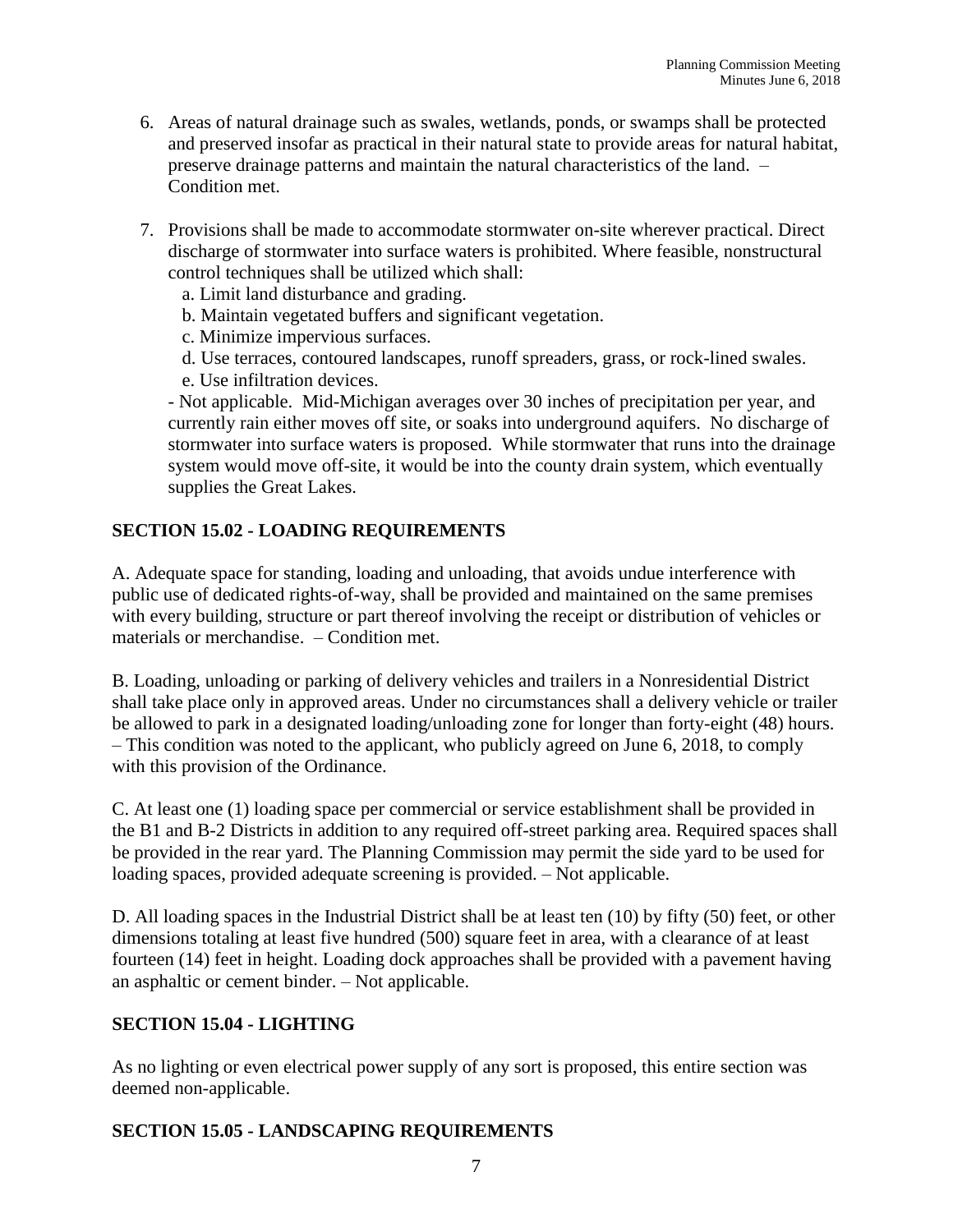C. General Requirements: 1. For all uses requiring site plan review a landscape/screening plan shall be submitted to the Township for review and approval. The plan shall contain the following:

a. All applicable information listed in Chapter 14. – Conditions NOT FULLY met, as noted above.

b. All applicable information listed in this Section pertaining to plant materials. – Condition met, as noted below.

c. The location, general size, and type of existing vegetation to be retained. – Conditions met. d. A planting schedule and plan providing the following information: (1) The botanical and common name of each plant used. (2) The size of each plant to be used at the time of planting. (3) The quantity of each plant to be used. (4) Whether plants to be used are balled and burlapped container grown or bare root. (5) The spacing and location of all proposed trees, shrubs and ground cover. (6) The percentage of landscaped area to be provided on site.

- Conditions met.

- 3. Trees Not Permitted: For the purposes of this Section, the following trees shall not be permitted because they split easily, their wood is brittle and breaks easily, their roots clog drains, or they are invasive species or unusually susceptible to disease or insect pests. (prohibited trees listed). – Condition met.
- 4. Mixing of Species: The overall landscape plan shall not contain more than thirty-three (33%) of any single plant species. The use of trees native to the area and Mid- Michigan, and mixture of trees from the same species association, is encouraged. – Condition met.
- 5. Species selection: landscaping materials shall be chosen which are best adapted to the solar exposure, soil, moisture and other site conditions which influence plant health and longevity. – Condition met.
- 6. Plant material spacing: At planting, materials shall be spaced so as to ensure their survival over the length of their growing period. – Condition met.
- 7. Installation

a. Whenever a landscape planting screen or other plantings are required under this Section, it shall be installed according to accepted planting procedures and in a sound workmanlike manner. All plant material shall meet current standards of the American Association of Nurserymen. – These conditions were noted to the applicant, who publicly agreed on June 6, 2018, to comply with this provision of the Ordinance.

b. The Planning Commission may require that landscaped areas be irrigated. – Not applicable.

c. All required plantings shall be installed within six (6) months of their approval by the Township. An extension of this time may be granted by the Planning Commission. - This condition was noted to the applicant, who publicly agreed on June 6, 2018, to comply with this provision of the Ordinance.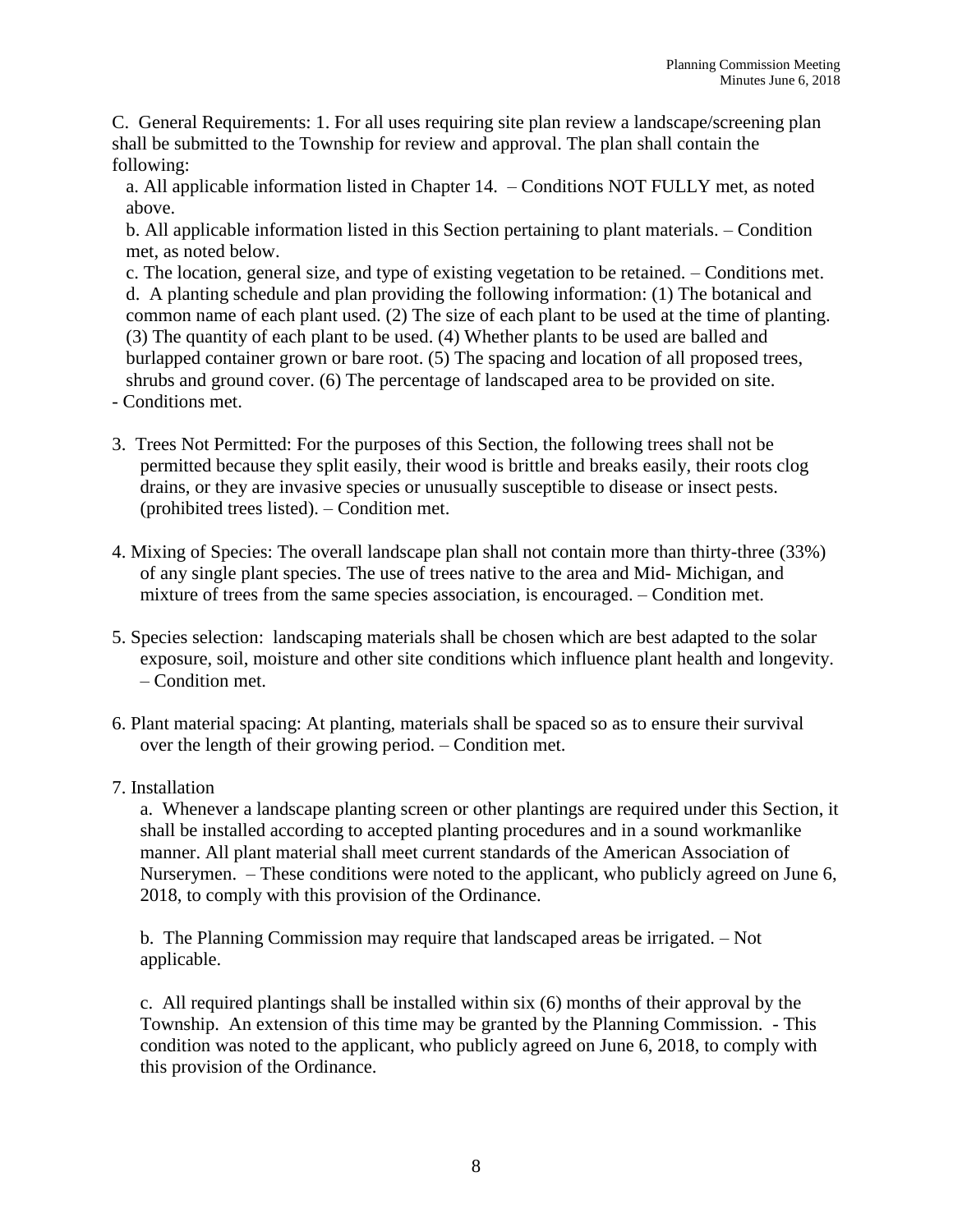d. Plant material shall be installed so that at maturity, it does not obscure traffic signs or lighting, obstruct access for emergency vehicles, interfere with adequate sight distance for motorists, or disrupt drainage patterns on the site or on adjacent properties. – Conditions met.

e. Landscaped areas shall be covered by grass or other living ground cover. – Condition met.

f. Trees and shrubs shall be setback a minimum of ten (10) feet from a vehicular access or pathway. - Condition will be met.

#### 8. Maintenance

a. Maintenance of plantings shall be done with regularity to ensure a healthy and neat appearance. – This condition was noted to the applicant, who publicly agreed on June 6, 2018, to comply with this provision of the Ordinance.

b. Required landscaping (including buffer strips, trees, lawns, and ground cover) shall be maintained in a healthy, neat, and orderly appearance free of disease and insect infestations as well as clear of weeds and debris. - This condition was noted to the applicant, who publicly agreed on June 6, 2018, to comply with this provision of the Ordinance.

c. All unhealthy and dead plant material shall be replaced in the earliest appropriate planting period. - This condition was noted to the applicant, who publicly agreed on June 6, 2018, to comply with this provision of the Ordinance.

d. The landscape plan shall indicate all individuals or businesses that will be responsible for continued maintenance of the landscaping, including a method of contacting them. – Applicant noted that the business will itself be responsible for continued maintenance of all plantings and vegetation.

#### 9. Existing vegetation:

a. Where healthy plant material exists on a site prior to its development or redevelopment variations from the landscape requirements may be approved to allow credit for the existing plant material if the adjustment is keeping with the intent of this Section. – Section F would require 138 perimeter trees plus 140 shrubs and 280 perennials based on a road frontage of 688 feet. Given that the entire western half of the parcel already has mature tree row screening, and over 200 evergreens have been planted along Eden Road in addition to the proposed screening of the eastern side of the gravel contractor yard, with vegetation angling to the west at both the north and south ends of the area, the Commission deemed this to meet the stated interests of subsection  $(A)$  (1-9), and gave credit for existing vegetation:

**MOTION Lazet, seconded by Lewis, that on the basis of the western half of the parcel being already substantive screened by existing vegetation, and with the addition of the newly planted trees along Eden Road, and the proposed vegetative screening to the east of the proposed contractor yard, with vegetative arms extending to the west on both the north and south ends of this screening, the Commission grant to the applicant credit for all required perimeter plantings so as to meet the conditions of the Zoning Ordinance. CARRIED 7-0.**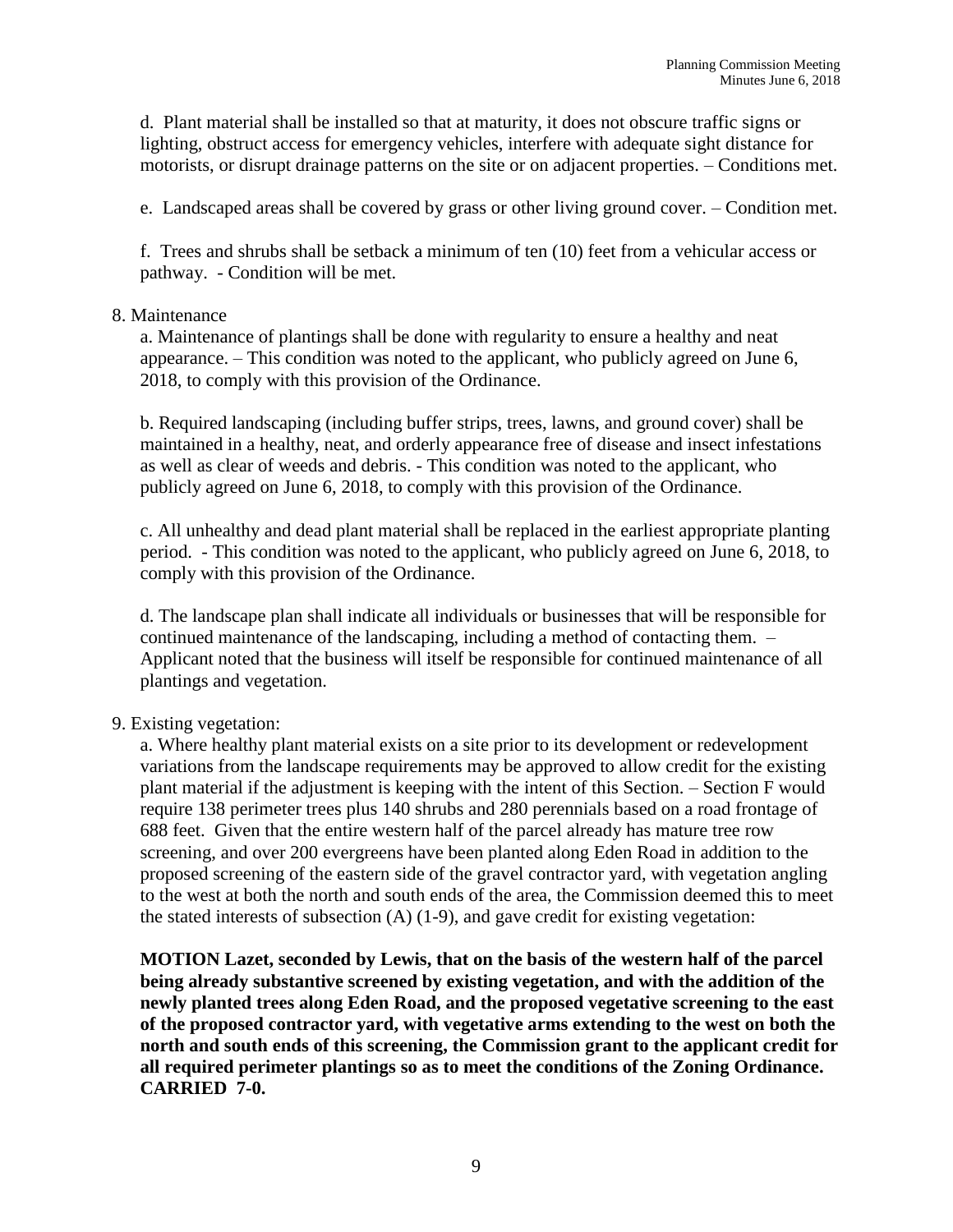As all of the missing information was provided during the meeting and the applicant agreed to have a licensed professional prepare a fully corrected site plan:

### **MOTION Minster, seconded by Cady, that with the addition of the missing details:**

- **being prepared and sealed by a professional**
- **all lot dimensions**
- **setbacks on all of the lot lines**
- **the size in acres of each proposed use**

• **correcting the parcel number and name on the adjacent parcel on the southeast the site plan is approved when the Township receives the perfected site plan from the applicant.**

### **CARRIED 7-0.**

B. Consider Amendment to Zoning Ordinance, Chapter 16, Special Land Use

COMMISSION – discussed traffic and truck damage issues due in part to the lack of shoulders, and if driveway entrances to roads (the ICRD allows up to 48-foot-wide road cuts) could be better designed to allow room for gravel trains to access the county road without traveling onto the property of the parcel across from the driveway. Discussed night time delivery contracts, and heard extensively from Mr. Fischer how operations work at night (often milling and paving roads the same night) and whether to allow loading and transport of product after 6 pm, and if so, how long. Discussed loading and transport of product in emergency situations when the public health, safety, and welfare is invoked by other entities. It was noted that the Section 8.02 Ordinance language from the City of Linden regulates exceptional hours of operation by special temporary permit from the Township Board.

COMMISSION – discussed likely new areas for gravel mining. The parcel across from Crazy C has been sold to an individual who apparently has no intent of mining it. Mr. Fischer indicated that from the surveys he has seen, most of the larger areas have already been mined and only smaller veins of material remain. The one most likely site for mining in the Township is the old Kiwanis site on M-36.

COMMISSION – it was noted that under Michigan caselaw, the right to commercial dewatering operations to mine product supercedes a land owner's right to a functional potable water well. However, the Township can regulate keeping water on site. MIOSHA approval is needed for a crushing operation, but only for worker safety, not noise or other impacts.

COMMISSION – tentatively addressed previously identified details as follows:

- Instead of a free-standing "Purpose" section, the intent should be included within the pertinent standards, conditions, and required plans.
- As general exemptions for "Excavations" are already covered by Sec. 3.03 of the Ordinance and are applicable to all districts, that Section could be referenced for clarity, and amended as appropriate to comport with any changes proposed.
- All terms needing to be defined should be identified and reviewed to ensure that there is no confusion with application to any other portion of the Ordinance.
- Copies of required permits from other governmental agencies be submitted to the Township prior to commencement of operations.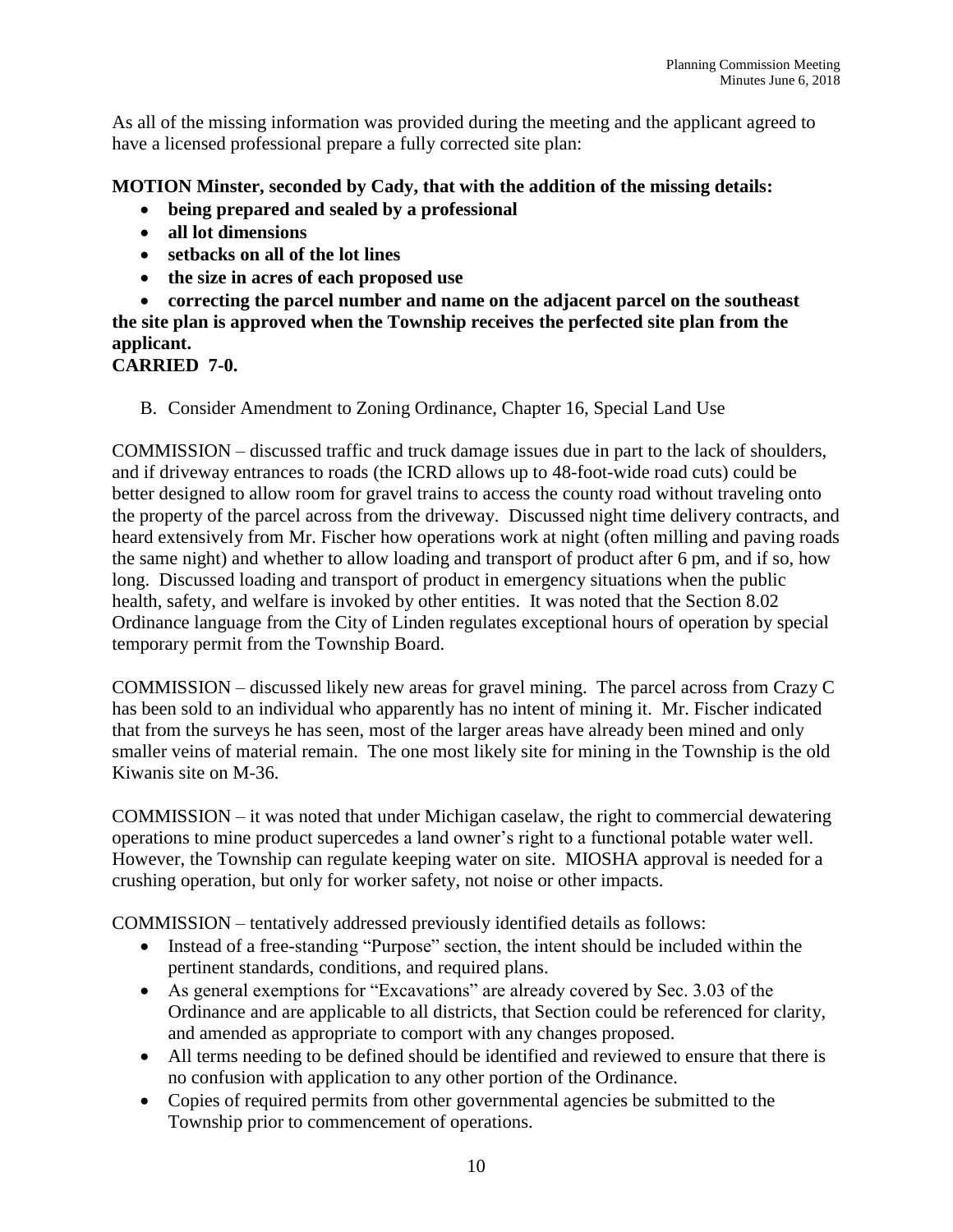- Applications include at least one copy of studies, maps or other pertinent materials submitted to other governmental agencies in requesting permits or authorization.
- If another governmental agency already enforces aspects of operations, such as protection of surface water and ground water, those agencies should be the ones to address any concerns raised by residents or the Township. Comm. Minster had previously distributed copies of a DEQ publication titled "Managing Fugitive Dust" as an example of how another governmental agency already sets standards and certain technological requirements for minimizing dust issues during gravel mining extraction and crushing operations. Comm. Walker will be looking at other potential standards, especially for fuel storage and water quality protection, that could be referenced in any amendments. It was again noted that residents complaining of dust could possibly call the DEQ for enforcement actions on dust, or even have a private contractor come out and water problematic operations, while assessing the cost of compliance on the operator.
- There was continued discussion of the Zoning Administrator focusing on annual inspections, addressing any concerns as they occur. The operator could be asked to supply information that could then be included in the annual report. There was discussion of the report content, including but not limited to progress made in the prior season, the amount and estimated percentage of total product remaining, the estimated remaining time to fully extract the minerals, the extent of mining operations proposed for the upcoming year and an updated list of complaints and remedial actions taken.
- Relative to stop work orders based on the failure to meet regulatory conditions, use objective metrics, such as violations sustained by other governmental agencies. There was discussion on not allowing the use to restart without the Township having a copy of the complaint that led to the work stoppage, proof of compliance prior to restarting operations, and proof of the ability to operate without again violating standards.
- Possibly requiring an escrow fund for reimbursing Township costs of inspecting complaints that are the fault of the operator, allowing the amount to be determined by the Township Board.
- Flexibility be a consideration in addressing noise. For instance, require temporary berms instead of just setbacks for specific operations such as crushing. It was noted that as the Township noise standards are in the General Ordinance, that should be clearly noted during the application process.
- Prohibiting the use of exhaust brakes within the Township.
- The prohibition on off-site dewatering be maintained, while leaving management of onsite water to the applicant.
- Fuel storage utilizing DEQ documents and health department requirements for standards, addressing cumulative small spills as well as major spills.

Chair McNeilly – recommended commissioners look over any other jurisdictions' ordinances for final thoughts and come prepared to make decisions at the next meeting in order for language to be drafted. She noted that Niles and Allendale Townships are worth considering. Comm. Lazet will forward an updated list of bullet points for commissioner considerations.